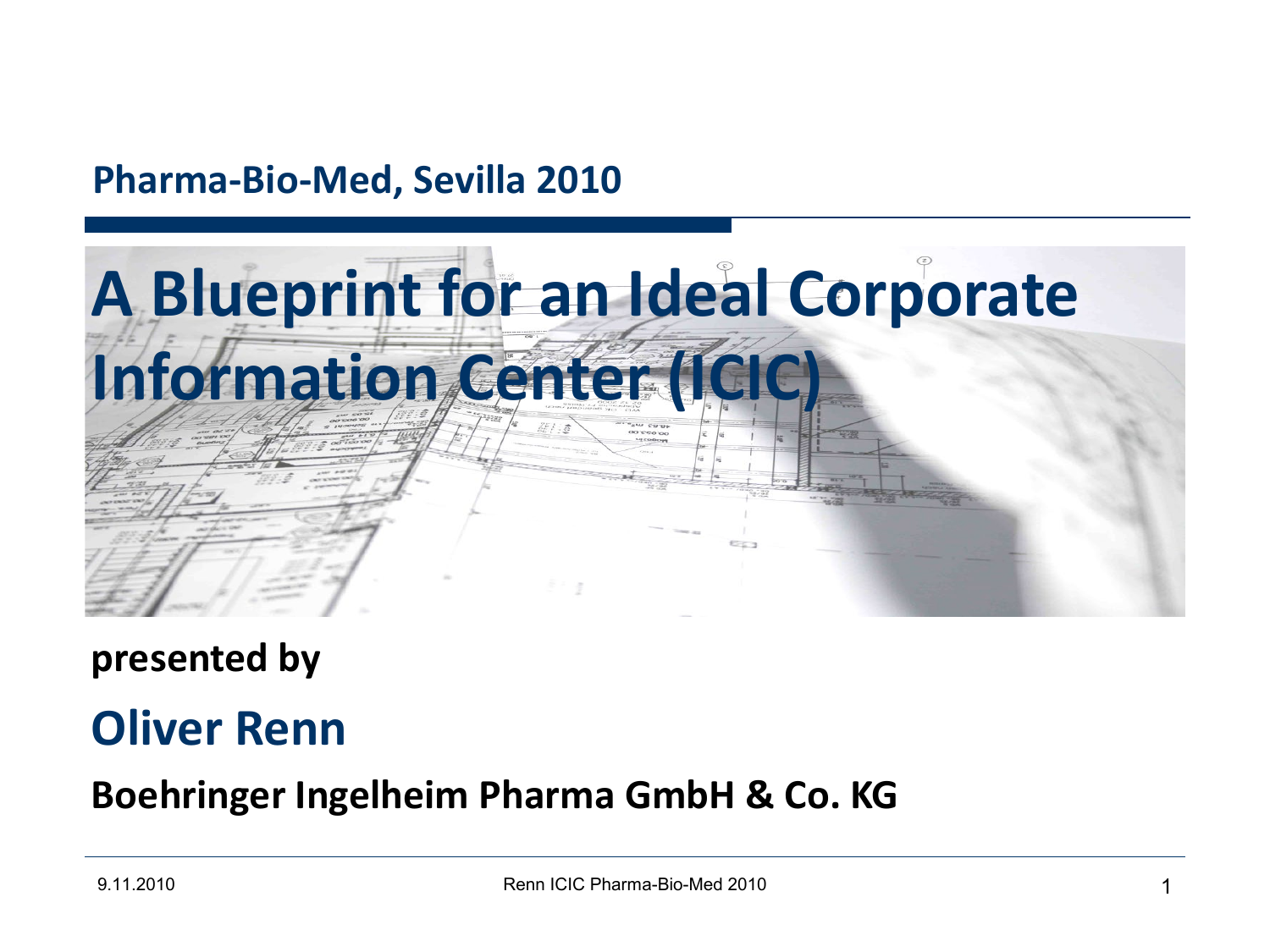### **The Blueprint work is a Joint Undertaking of**

Michael Archer (AstraZeneca) Carmen Burkhardt (Novartis) Jeannette Ginestet (Sanofi Aventis) Henning Nielsen (Novo Nordisk) Oliver Renn (Boehringer Ingelheim) Joanna Woodward (Pfizer)

**and aimed leading to a P-D-R publication**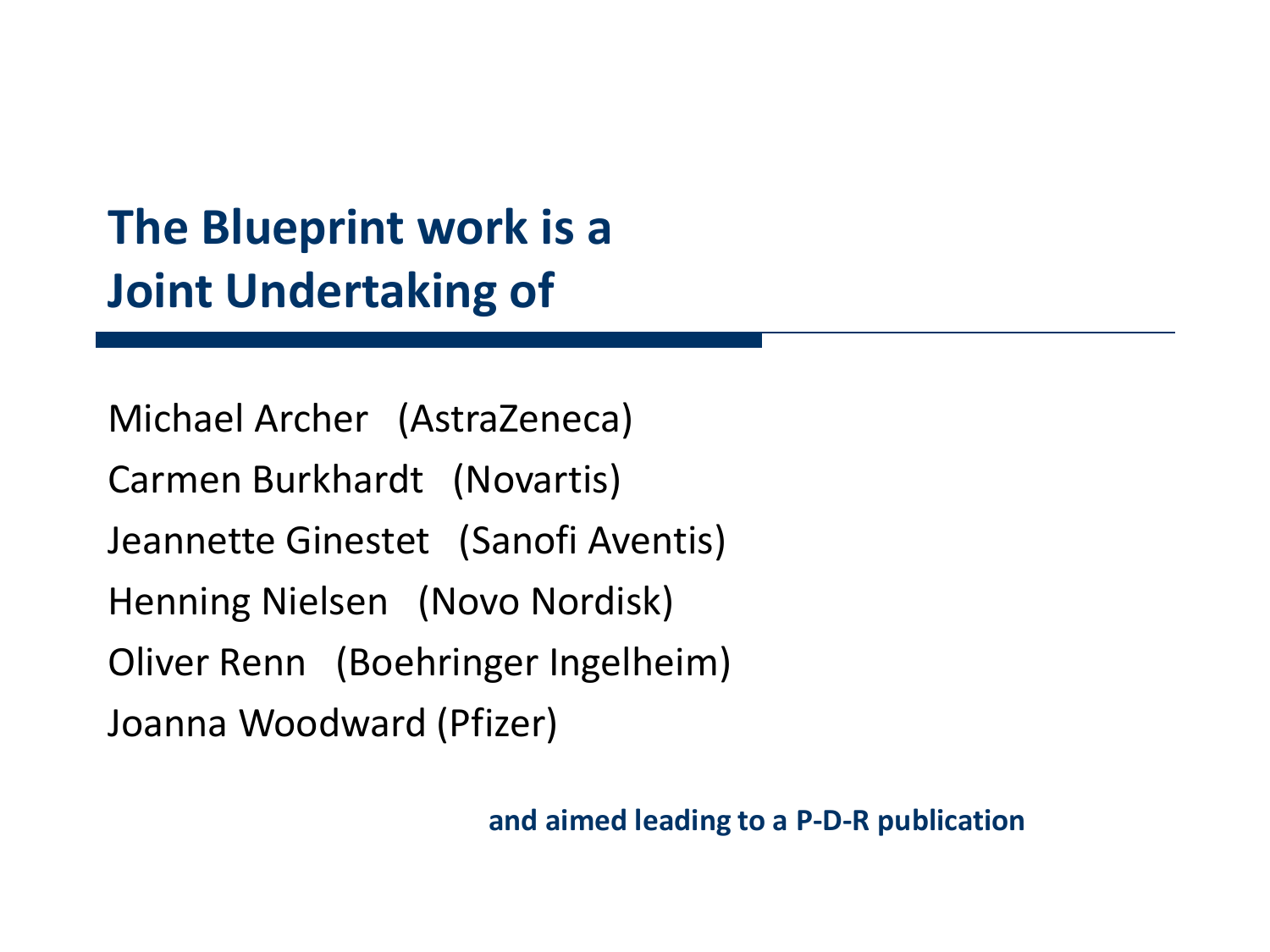## Why a Blueprint for a ICIC?

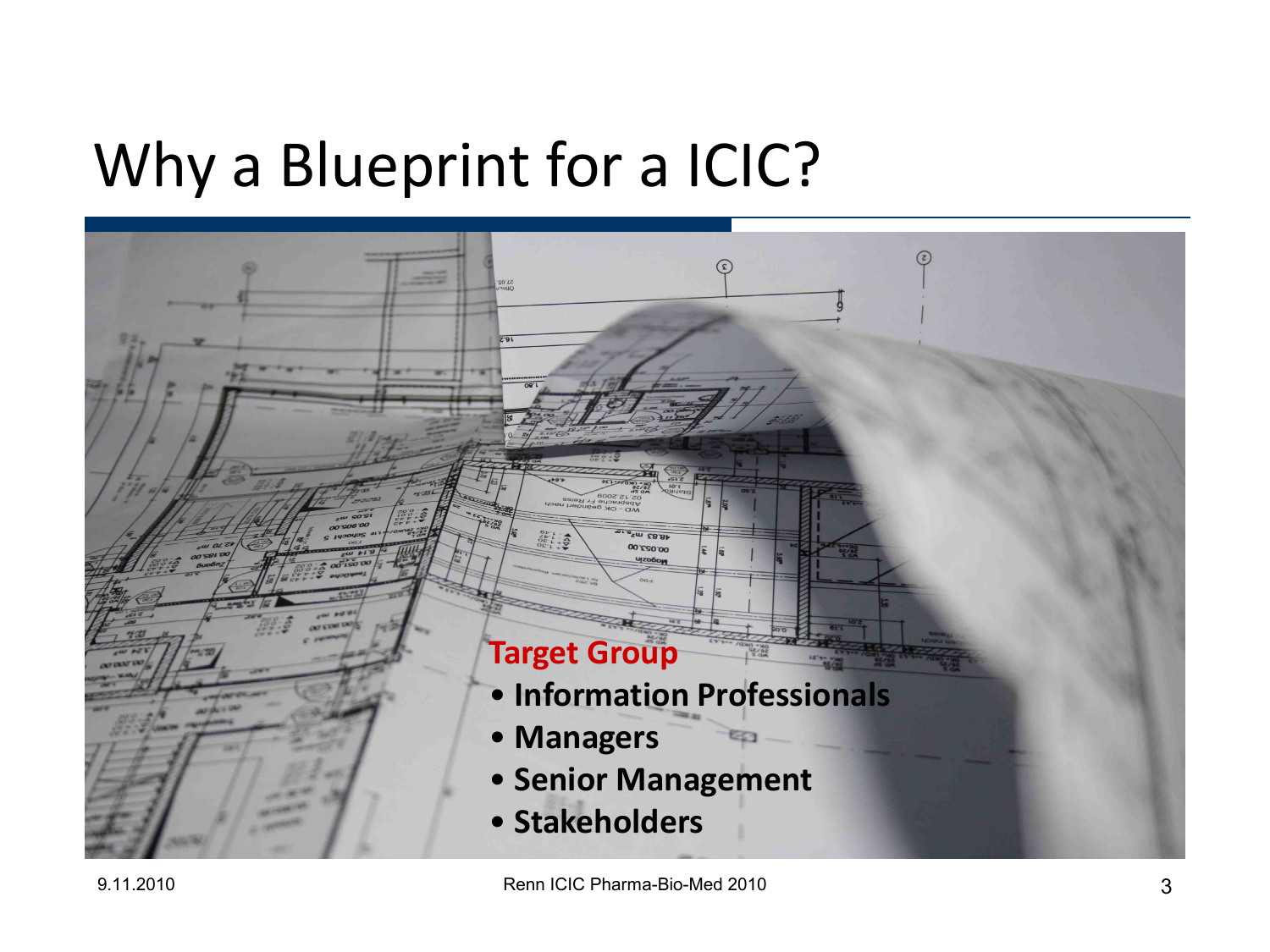### How should an ICIC be built?

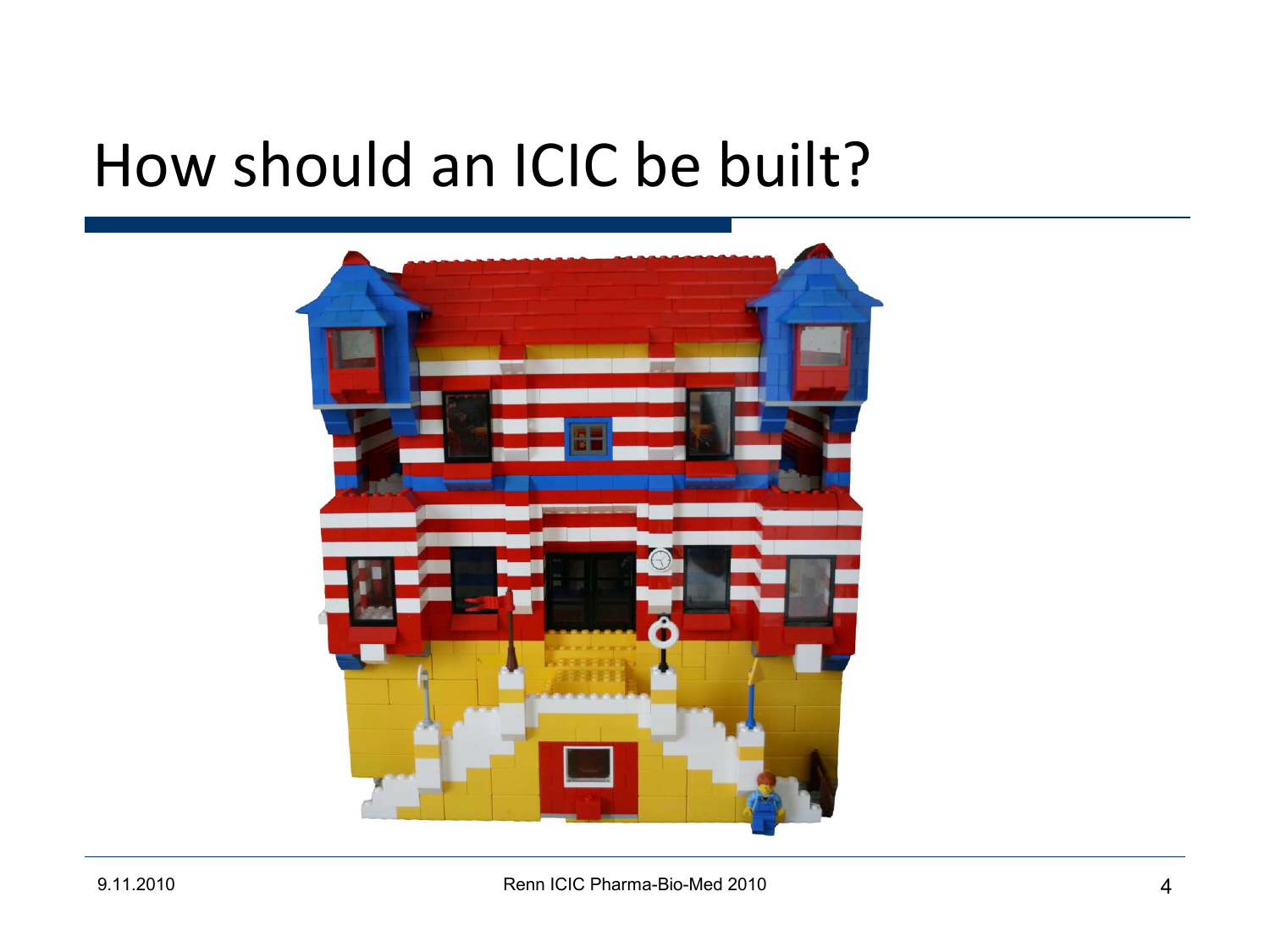## Would should an ICIC ideally do?

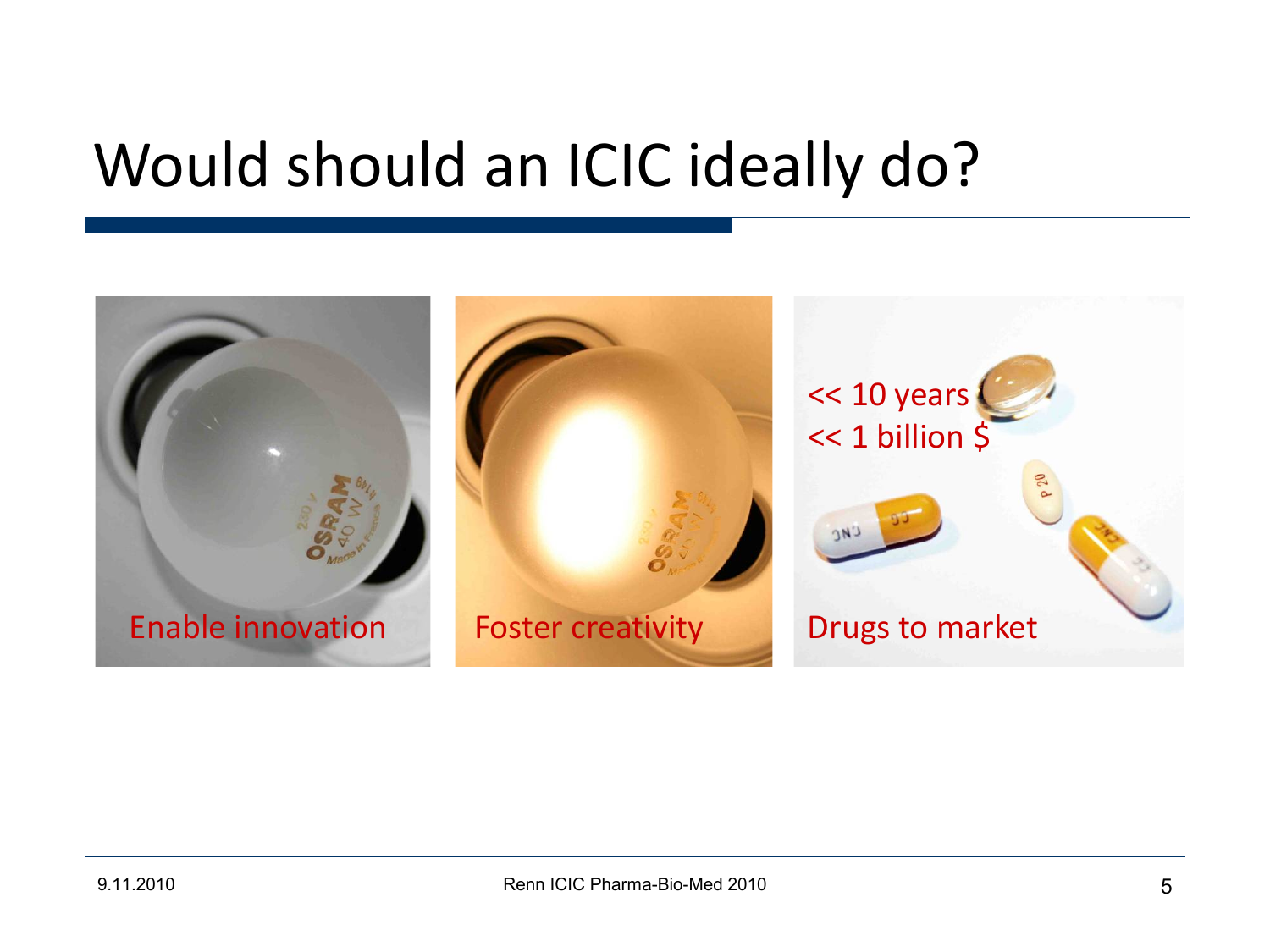## The Machinery for an ICIC?

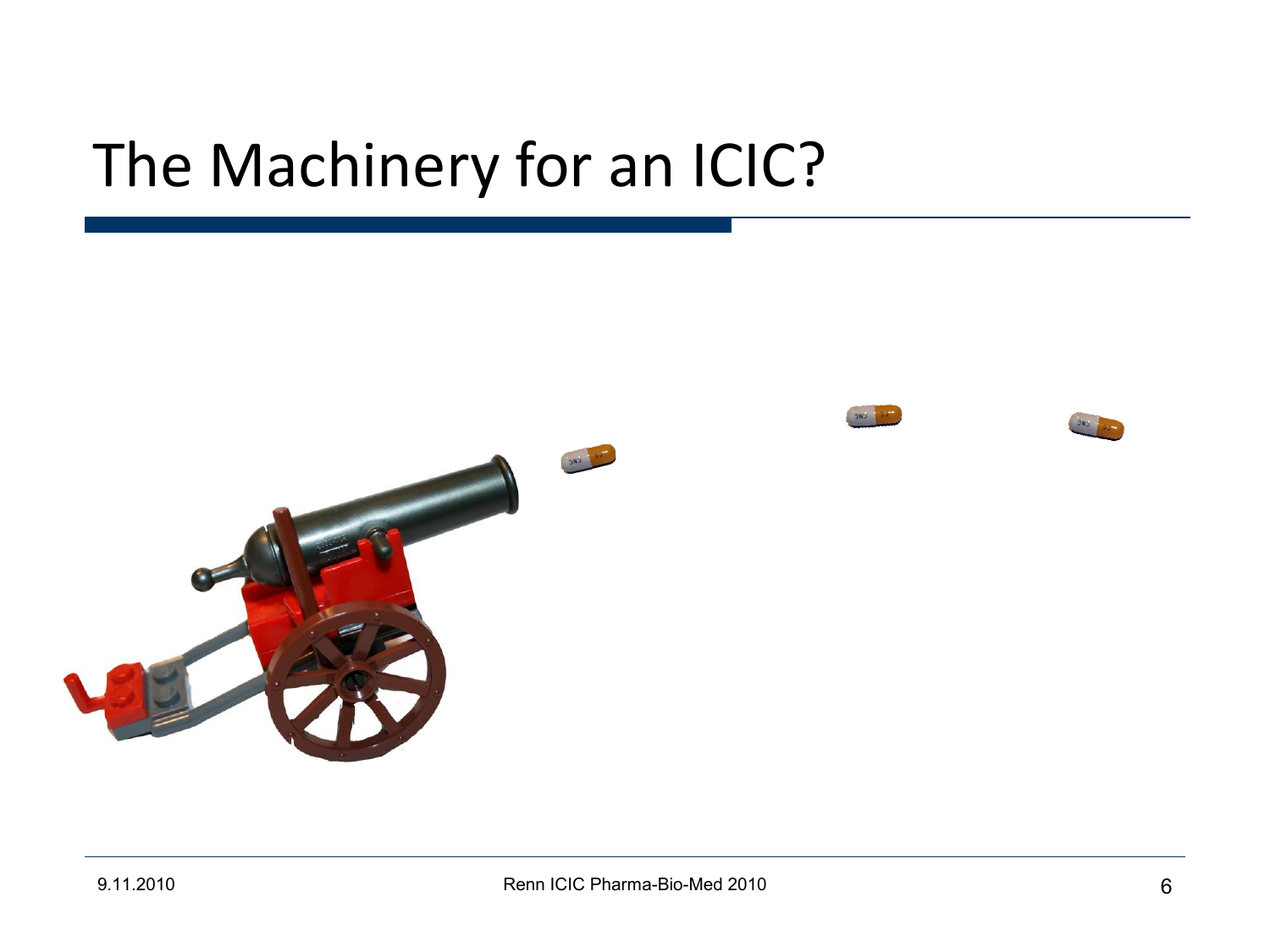# Components of an ICIC

- **1. Information Acquisition & Vendor Relations**
- **2. Technical Information Management**
- **3. Knowledge Management**
- **4. Information & Library Services**
- **5. Text Analytics**
- **6. Knowledge Discovery**
- **7. Community Management**
- **8. Awareness &Training**
- **9. Information Consulting**
- **10. Expert Searches, Information Retrieval & Analysis**
- **11. News Delivery**
- **12. Information Technology & Informatics**

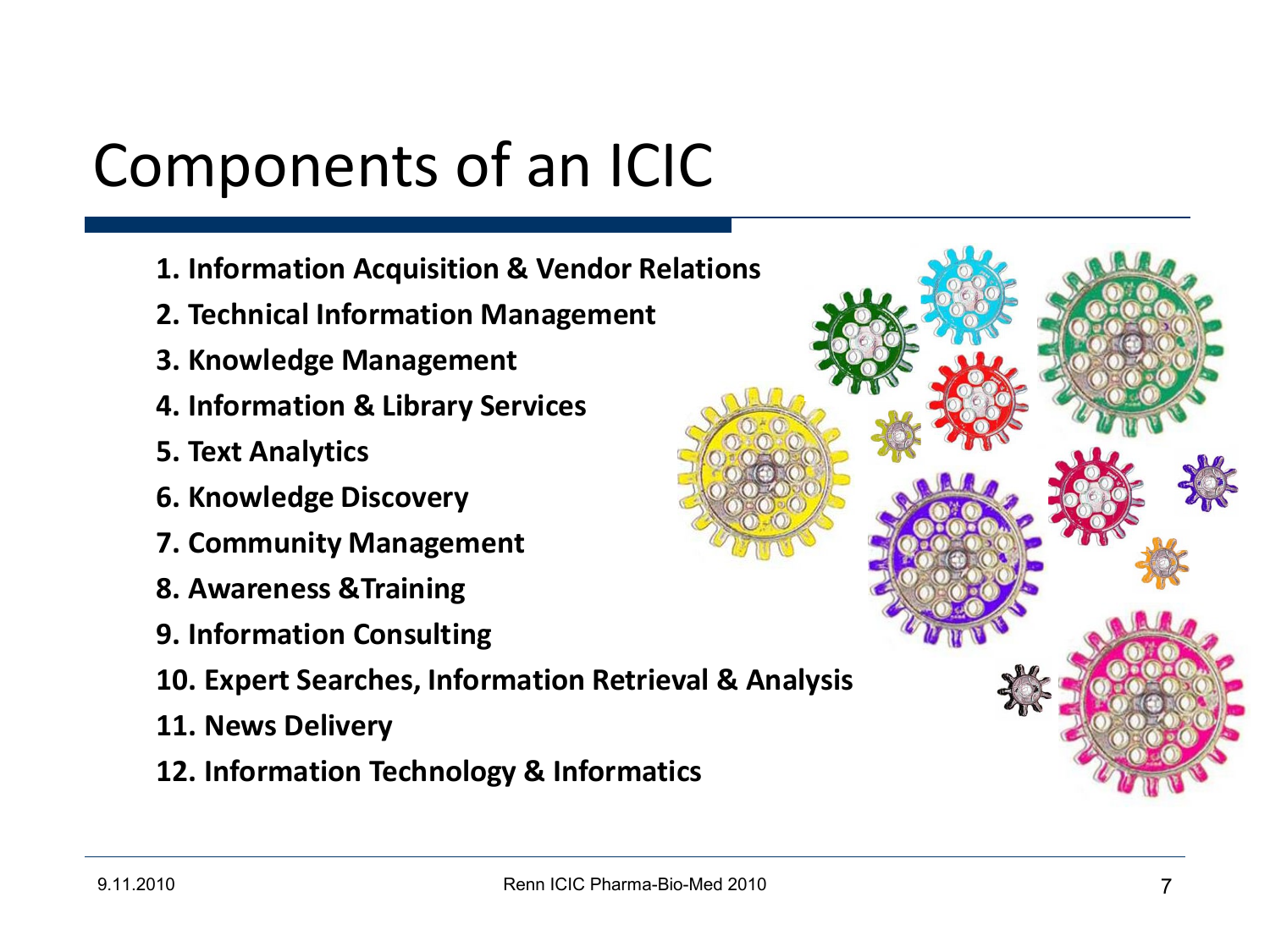# 1. Information Acquisition & Vendor Relations



**Need** Leverage the corporation's buying power to provide consistent information quality at equitable prices and to ensure effective processes and compliance

#### **>< has interaction with other compoments**

- procurement and licensing of externally published information resources with procurement including information audits
- $\Box$  identification and prioritization of user needs  $\ge$
- content and vendor evaluations ><
- access management ><
- $\Box$  ongoing contract and strategic vendor relationship management, including the development of partnerships ><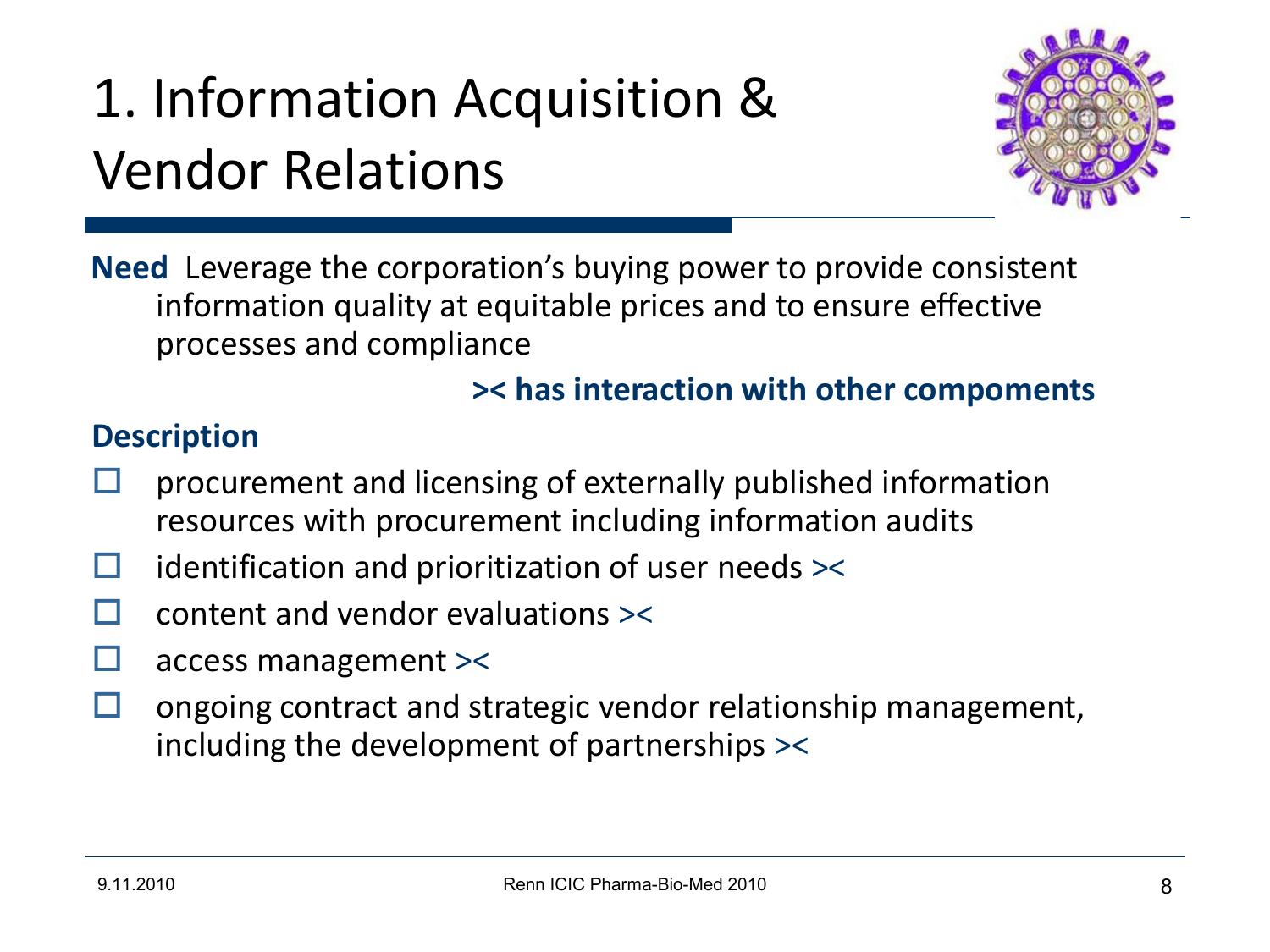## 2. Technical Information Management



**Need** The company's ability to manage and use information effectively is a key factor in determining how well a company can deal with complexity.

- provide a framework for IM, both in a technical approach (together with colleagues from IT ><) and by defining processes and workflows for data and information handling
- $\Box$  provide corporate-wide definitions and values, taxonomies and/or ontologies ><
- $\Box$  responsible for designing information management systems (conceptual design of full-text linking services, document delivery systems, e-resources systems, rights management systems, role-based personalization of services) ><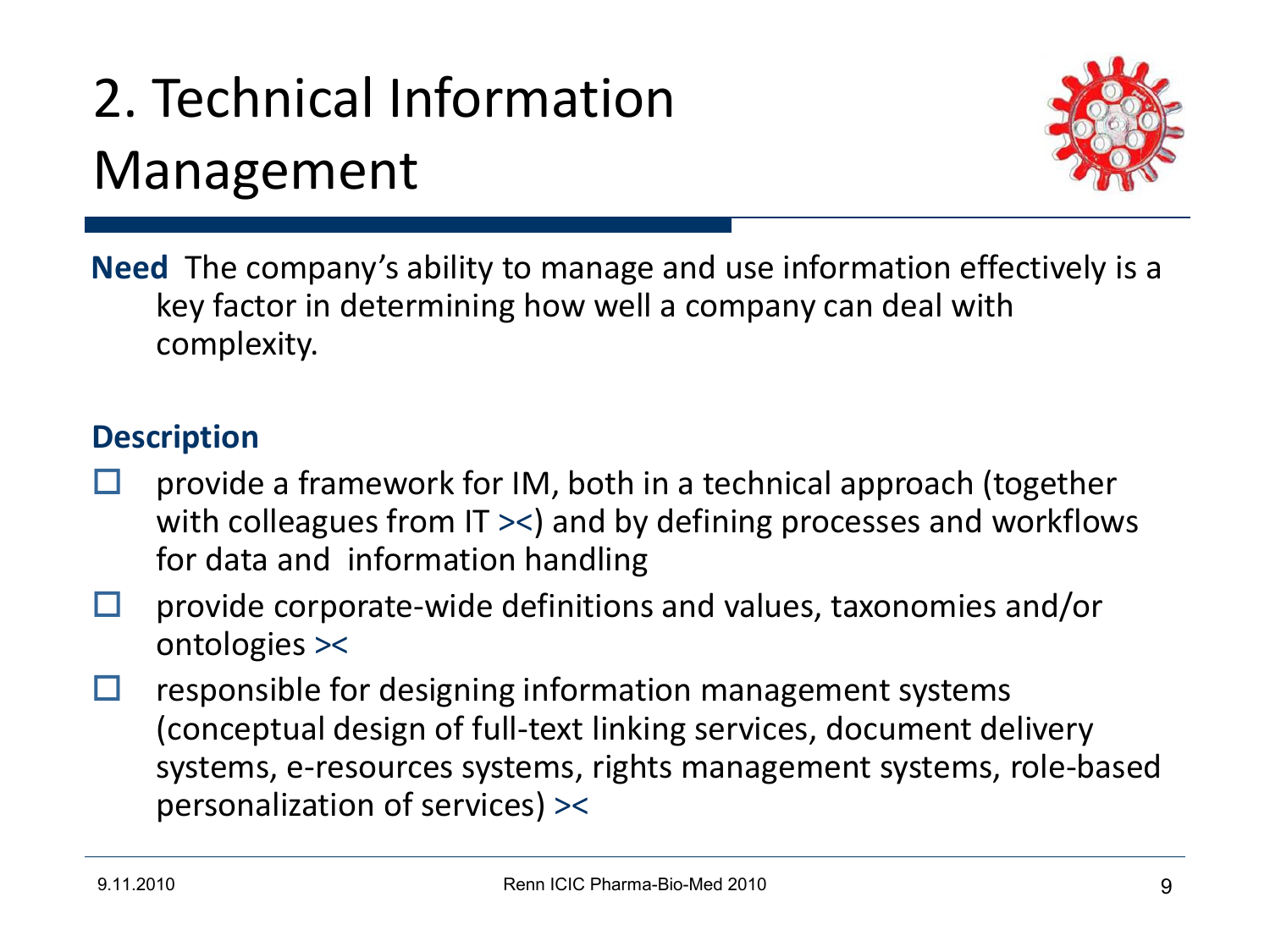### 3. Knowledge Management



**Need** The success of a pharmaceutical company is based on knowledge, on druggable targets, on how to develop and optimize a compound for first clinical trials, on how to conduct the clinical development until submission.

- Defined as a **concept**, rather a function, that involves the putting together of disparate sources of knowledge ><
- Establish the total knowledge bank of the organization, including tacit knowledge
- Foster knowledge sharing and exchange ><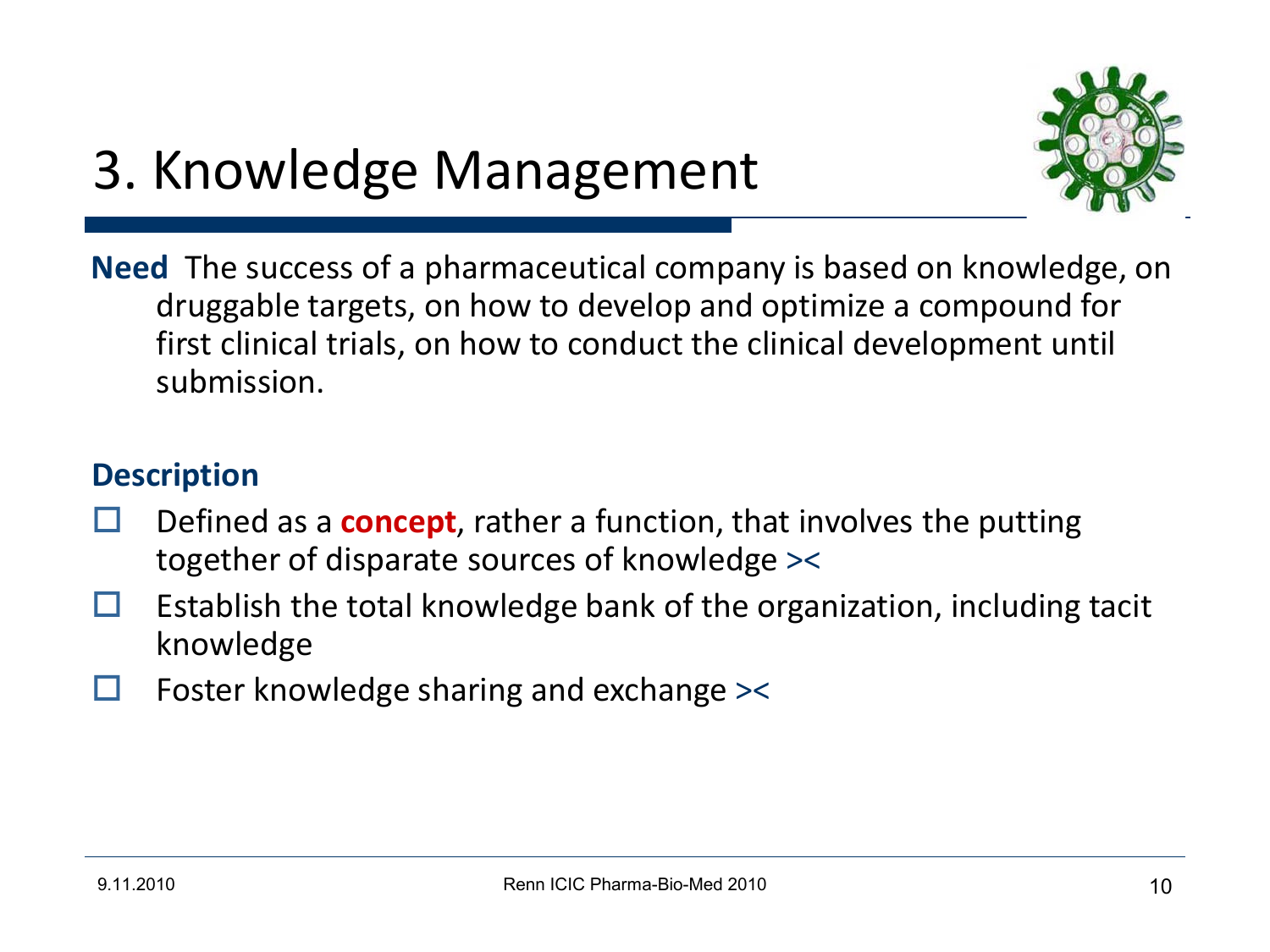

## 4. Information & Library Services

**Need** The function ensures that the company benefits most from more cost effective subscription deals with the publishers to access literature. This function also ensures that legitimate copies of the material are used.

- Enabling access, via link resolution technology, to subscribed eresources and to document delivery services for any articles or reports or chapters not owned or licensed ><
- Act as the front line on copyright compliance ><
- Collect feedback from clients and analysis of usage statistics for renewal process ><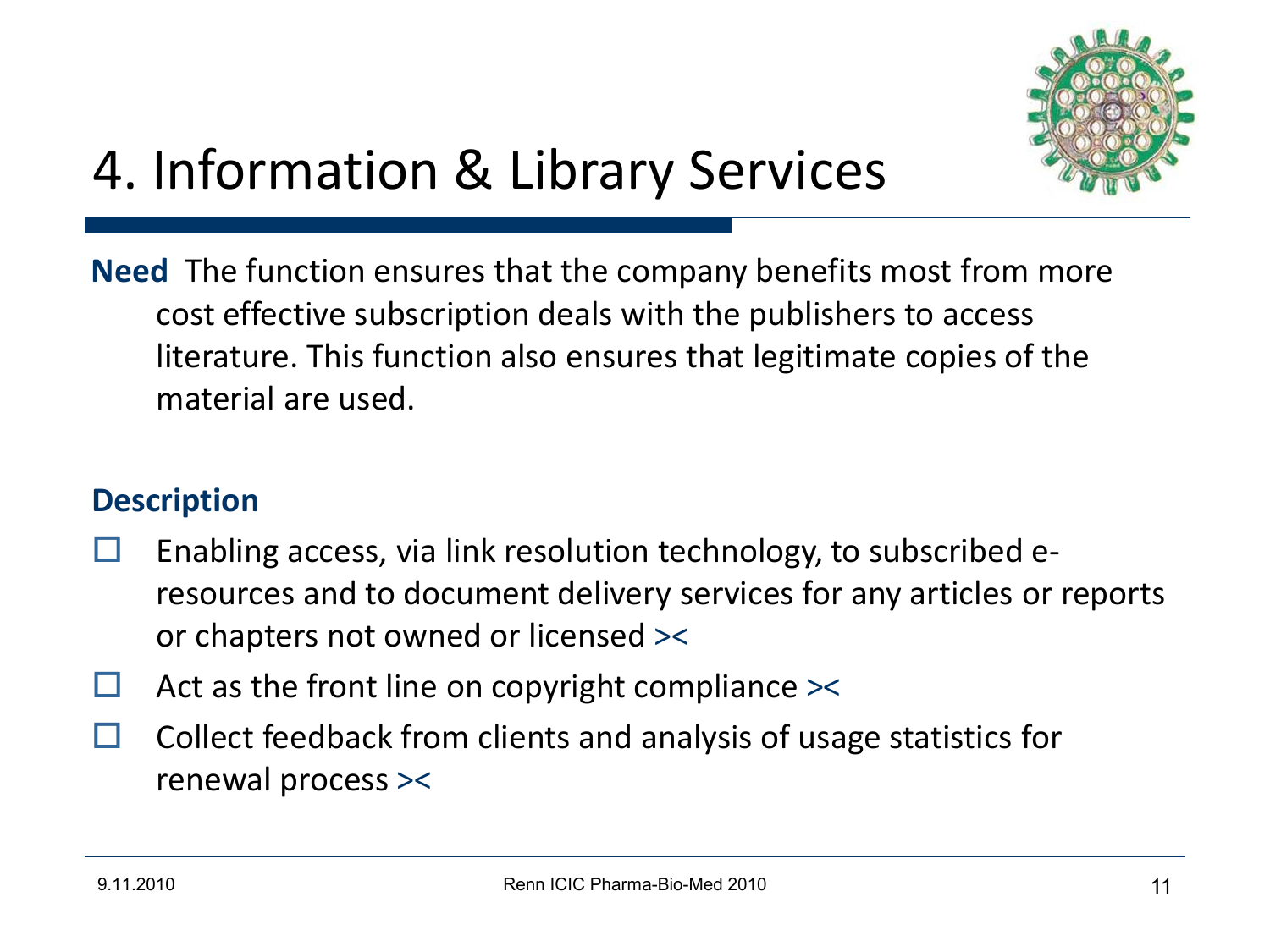

### 5. Text Analytics

**Need** Information overload. Text Analytics provides tools that allow knowledge discovery in (unstructured) licensed text.

- The function needs to be a framework for text analytics
- $\Box$  This includes software (commercial and/or open source tools) as well as the infrastructure (hardware for running the software, the queries and the storage of the information that is indexed and annotated for analyses)
- $\Box$  Mining the textual content of the web in addition to proprietary and licensed resources ><
- Helps solving scientific questions ><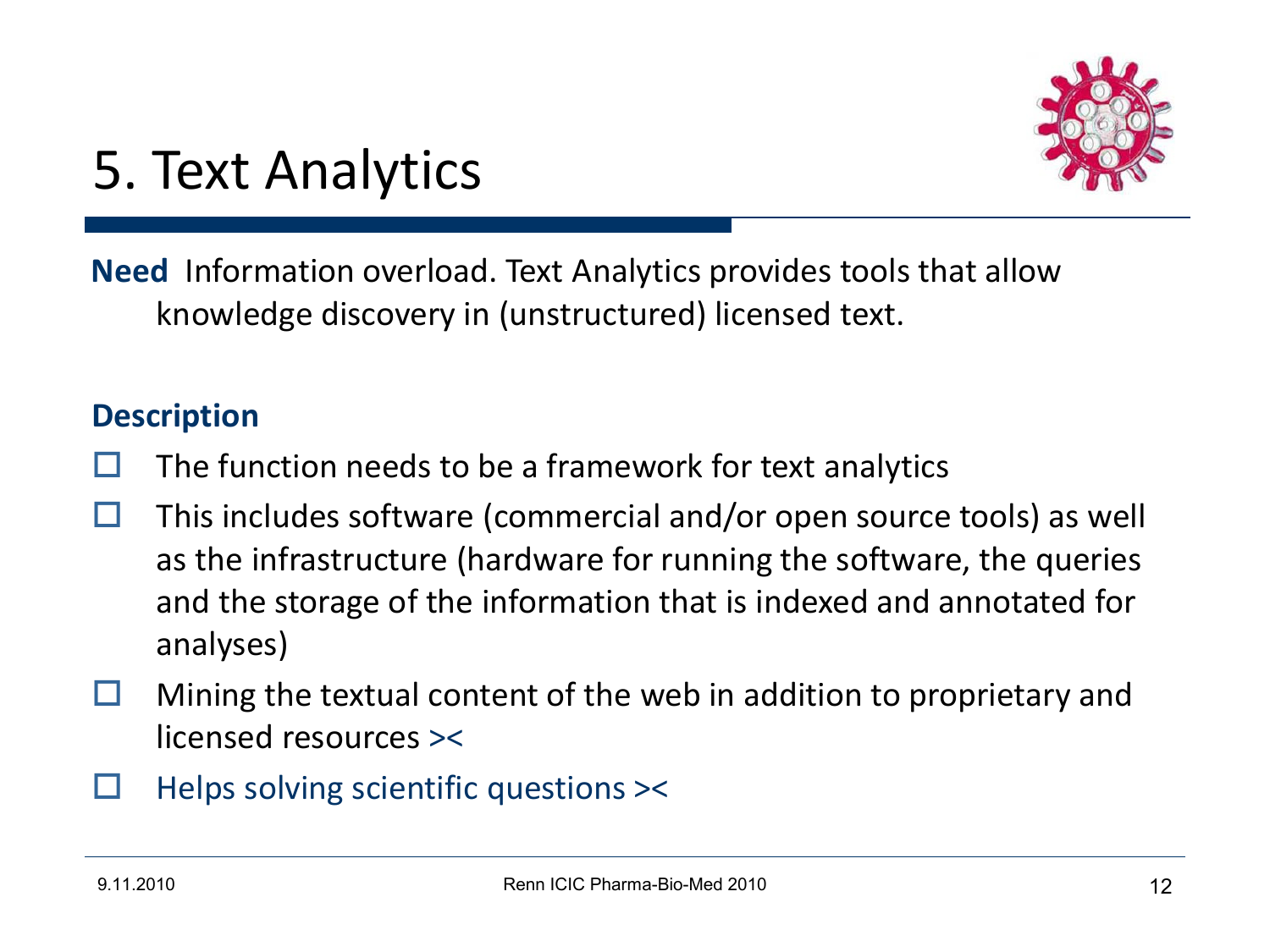

### 6. Knowledge Discovery

**Need** Exponential growth of structured (and unstructured) **database**  information, knowledge inside data silos must be made available

- Provides a framework for data mining, including preparation of data as well as analysis of mining results ><
- $\Box$  Delivers tools that optimize database access, i.e. searching, browsing, organizing, and reporting scientific information ><
- Provides visualization tools ><
- Coordinates any alliances and external cooperations, especially in a pre-competitive environment ><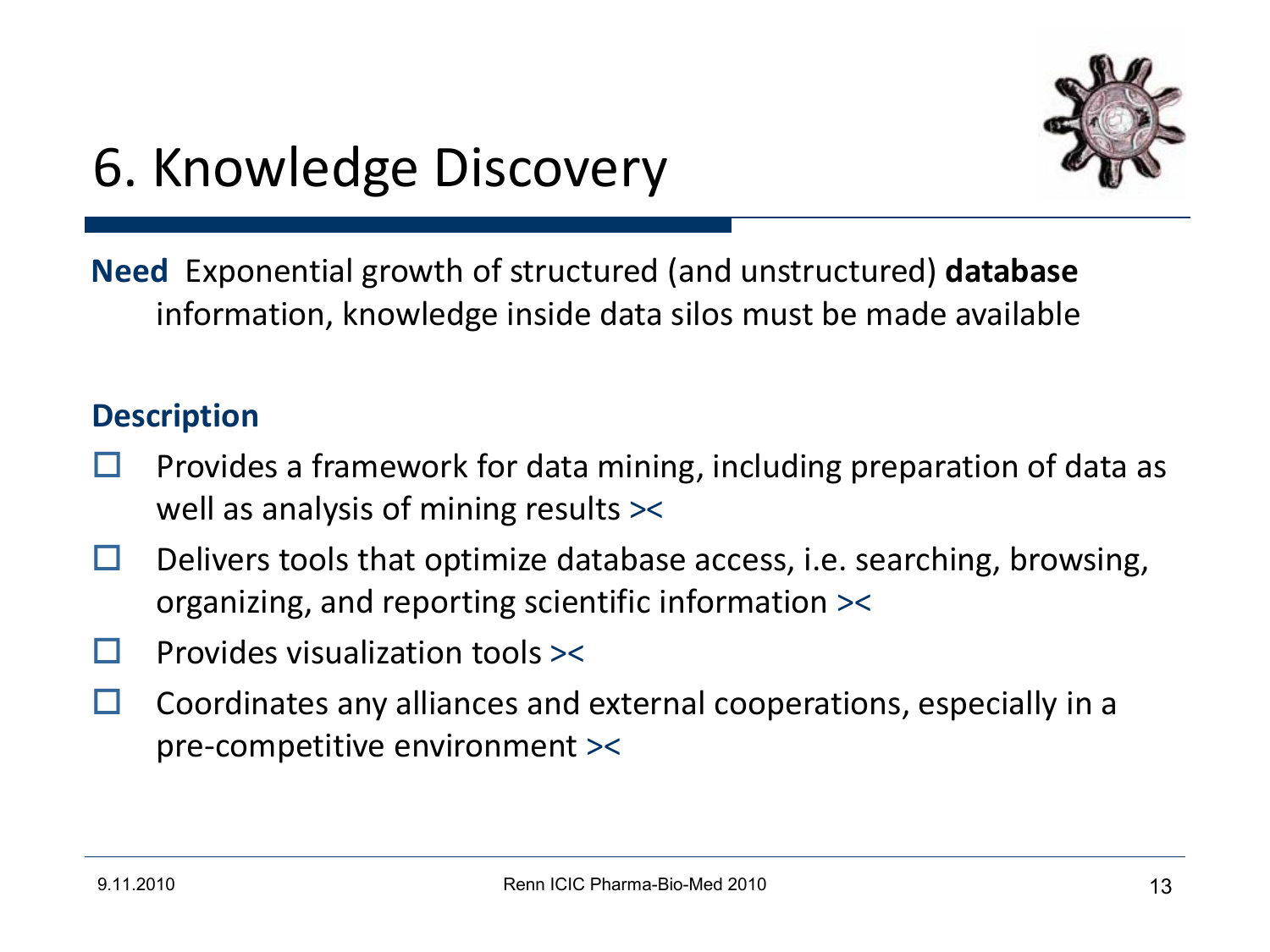

### 7. Community Management

**Need** Vital importance that ICIC shows its value, by marketing the function and focusing on the benefits

- Stakeholder management ><
- $\Box$  communication strategy  $\ge$
- branding, marketing of information resources and services ><
- $\Box$  Helps solving Budgeting issues  $\ge$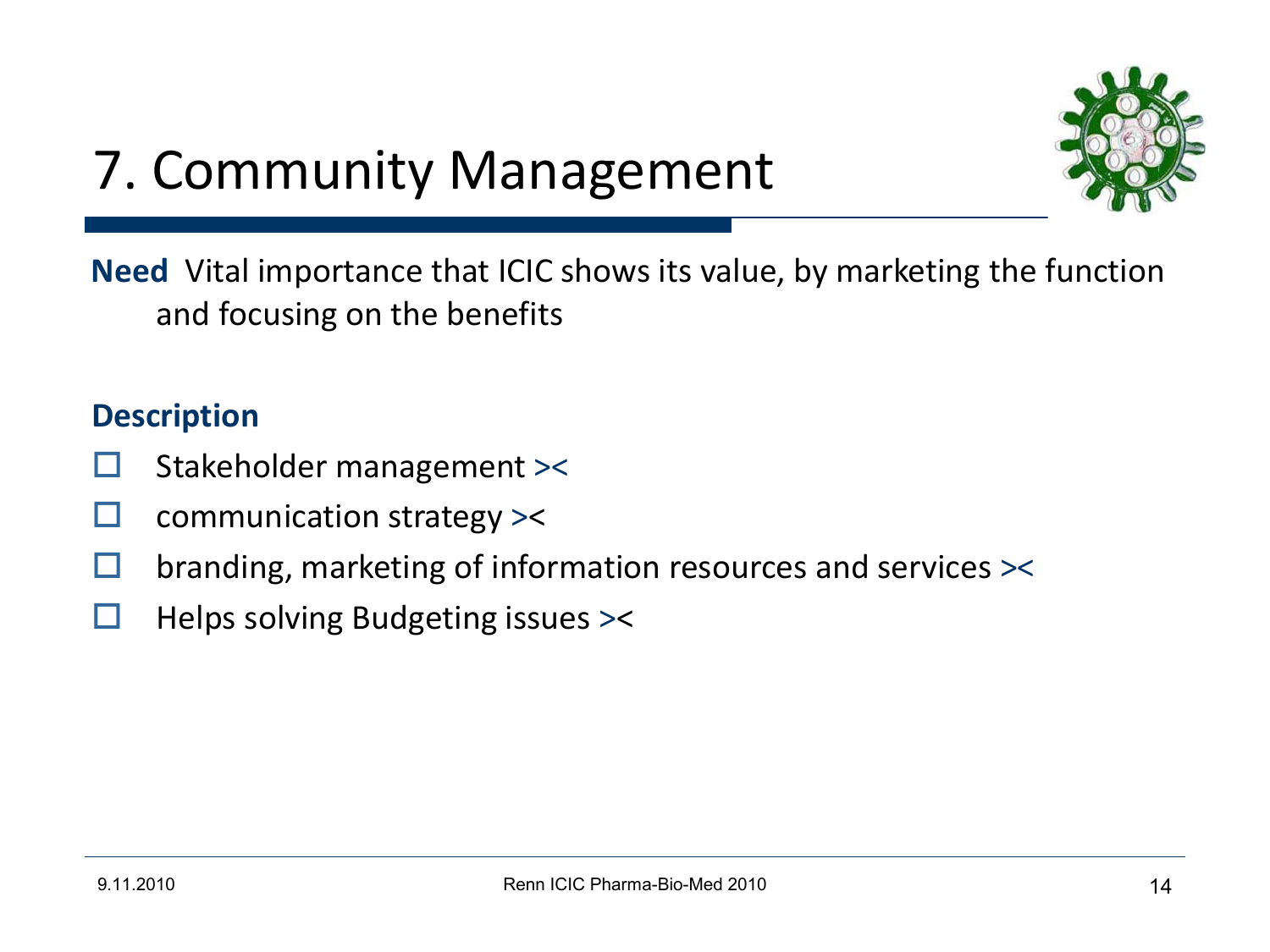

### 8. Awareness & Training

**Need** Information, particularly scientific information, and subsequently the knowledge derived from published information, is the vital resource of all knowledge workers.

#### **Description**

 Ensures that any employee who can benefit from available internal and licensed information resources and tools and is fully aware of what is available and information savvy ><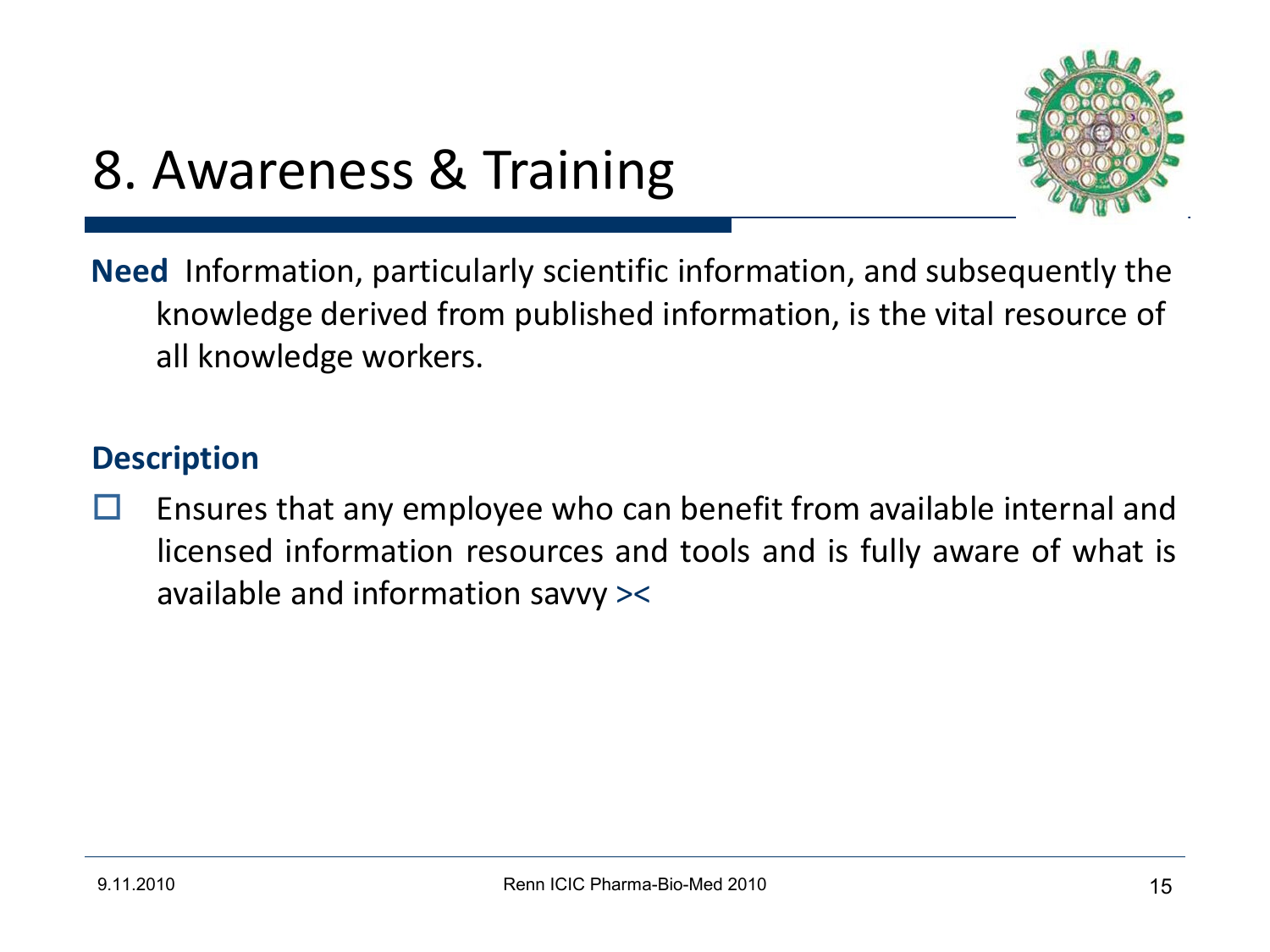

## 9. Information Consulting

**Need** Impossibility both to oversee the market, especially for knowledge workers in a pharmaceutical company, and to familiarize with the increasing number of databases which are continuously receiving additional functionalities.

- Is familiar with all licensed and free information resources and solutions, crucial for portfolio management ><
- Focuses on supporting end users with a particular scientific issue to solve ><
- $\Box$  Advices on utility of information resources and tools in field of expertise ><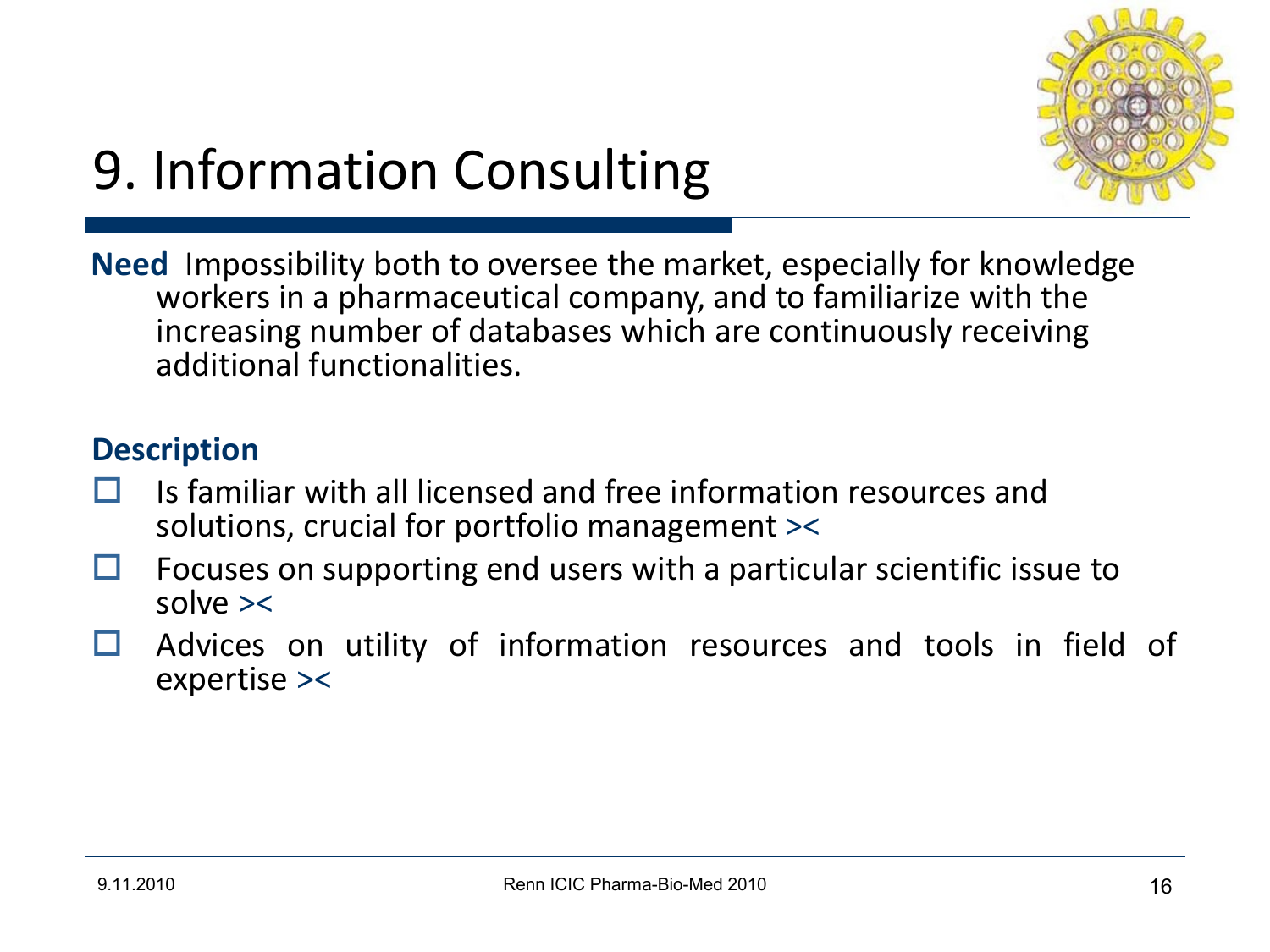## 10. Expert Searches, Information Retrieval & Analysis



**Need** Business critical as work is supporting decision making, is adding competitive advantage, and last but not least, is addressing information overflow.

- Supports decision-making (intelligence) for Patents Departments, R&D, Medical, and Business Analyses & Development, which have either a need for retrieving reliably *all* published information (Patents) ><
- $\Box$  or for other areas where particular knowledge about the where and how to retrieve requested information is required ><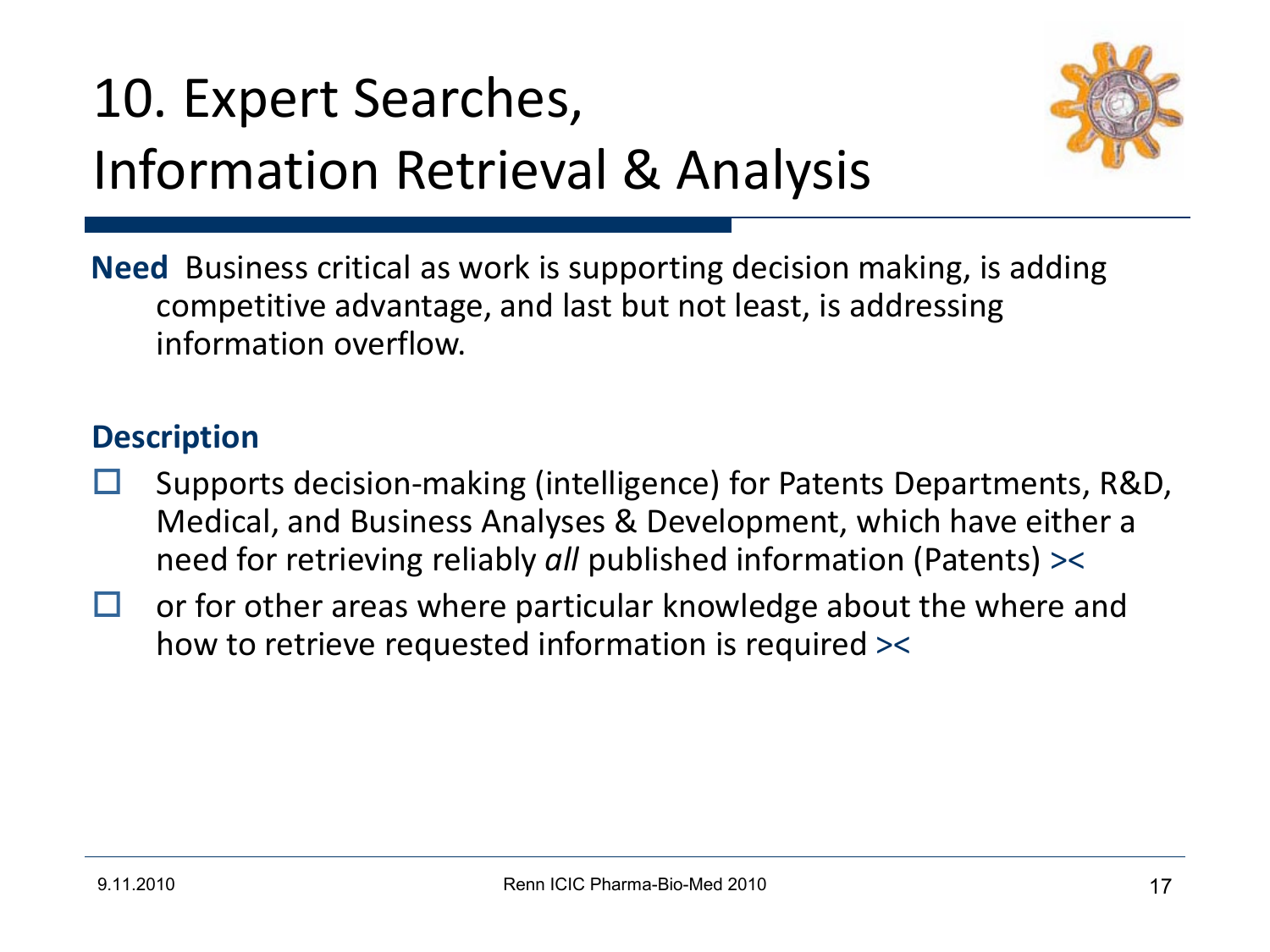

### 11. News Delivery

**Need** Business critical need for a function that provides relevant business and scientific news that are targeting the specific communities in a corporation.

#### **Description**

Responsible for the global and concurrent

- surveillance,
- evaluation, and
- $\Box$  dissemination of news in media relating to the corporation, its competitors, its business areas, and other issues representing threats or opportunities ><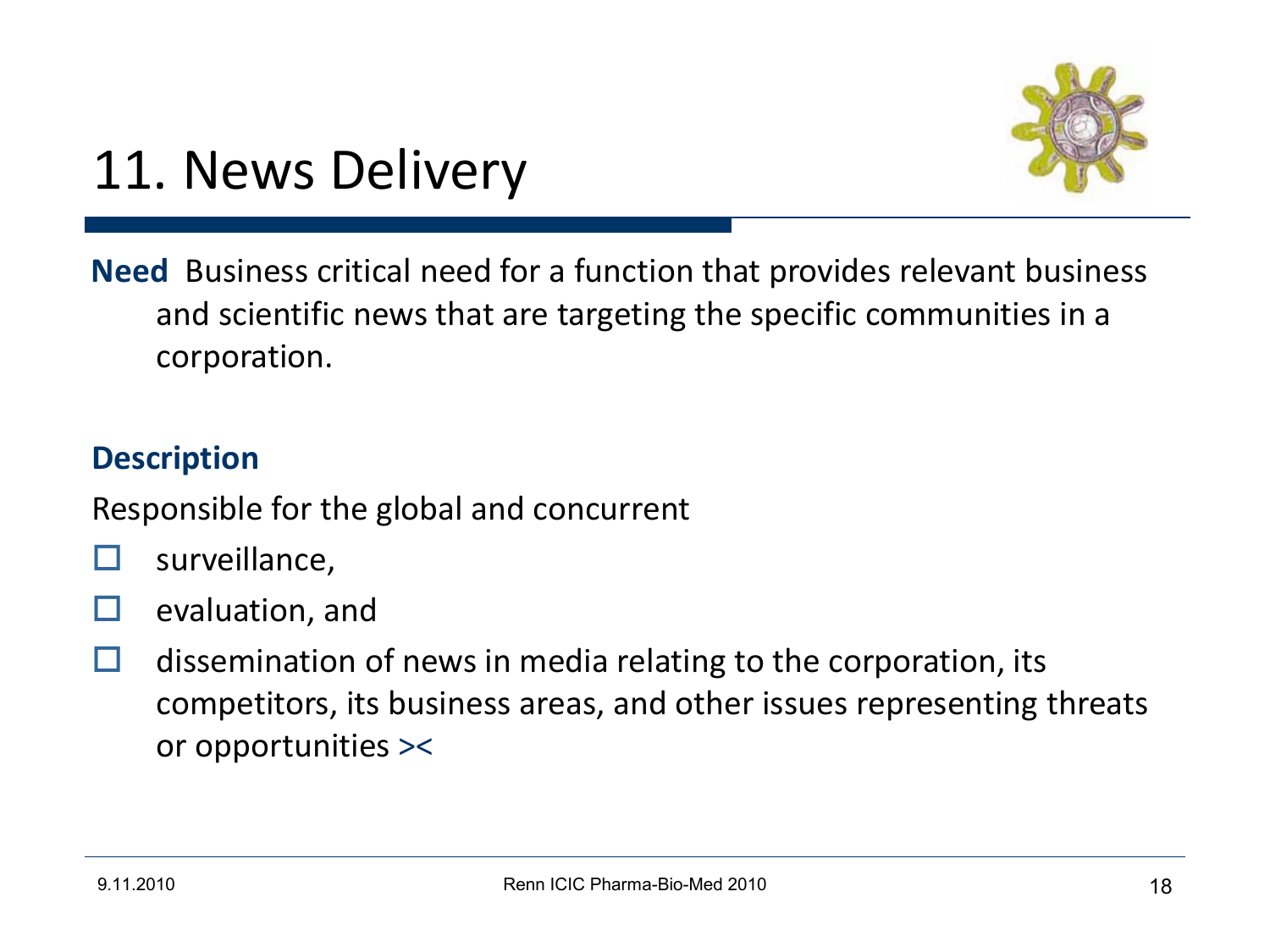# 12. Information Technology & Informatics



**Need** The ICIC relies upon the smooth running of its information services and the availability of published content for its clients.

- Owns the support of a number of IT solutions required to operate the ICIC's products and services
- required to proactively drive technology improvements to enhance
- $\Box$  to recommend new technology and devices through pilot programs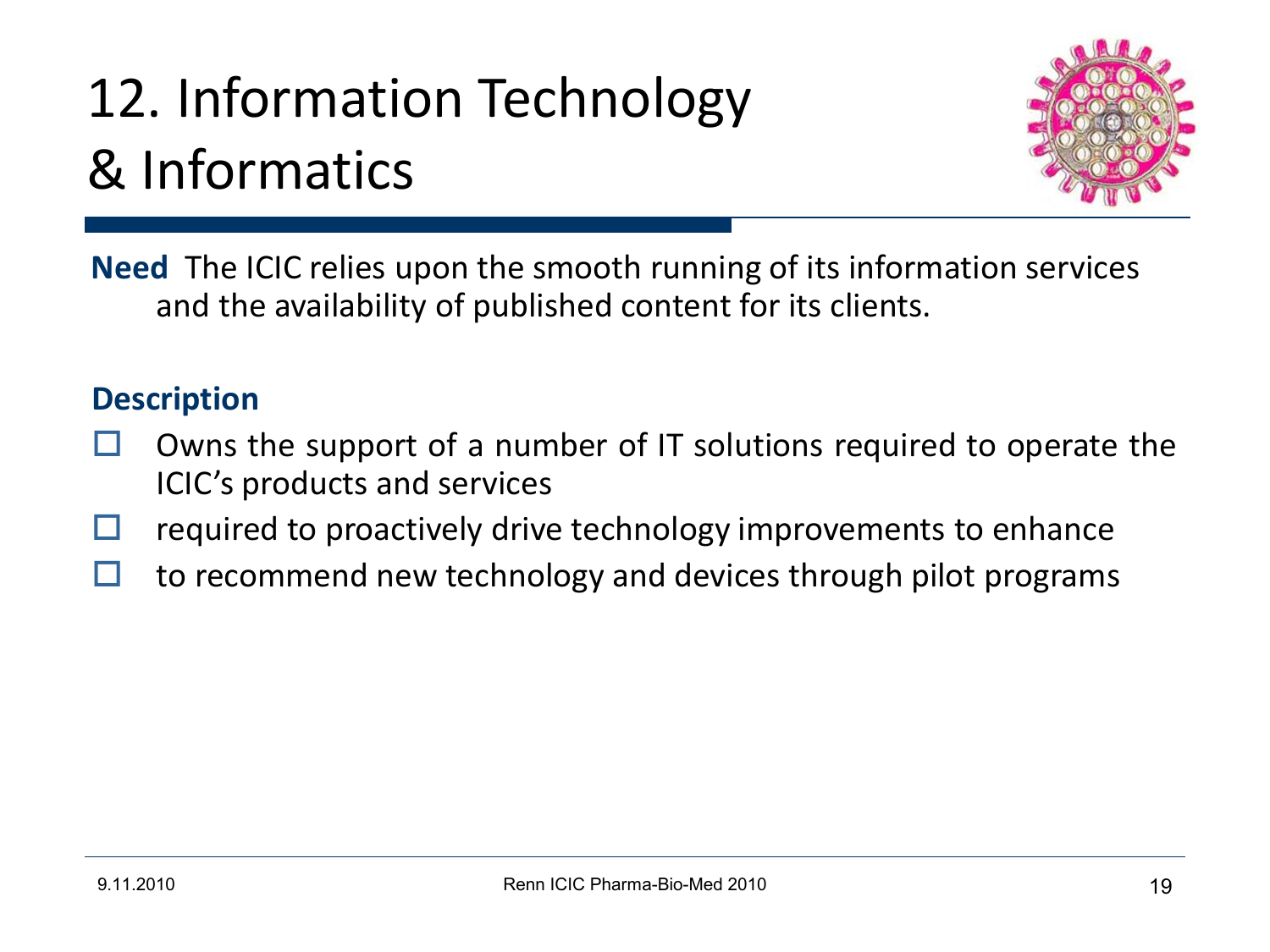## The ICIC within the corporation

How to ensure that the ICIC is adequately backed and fueled?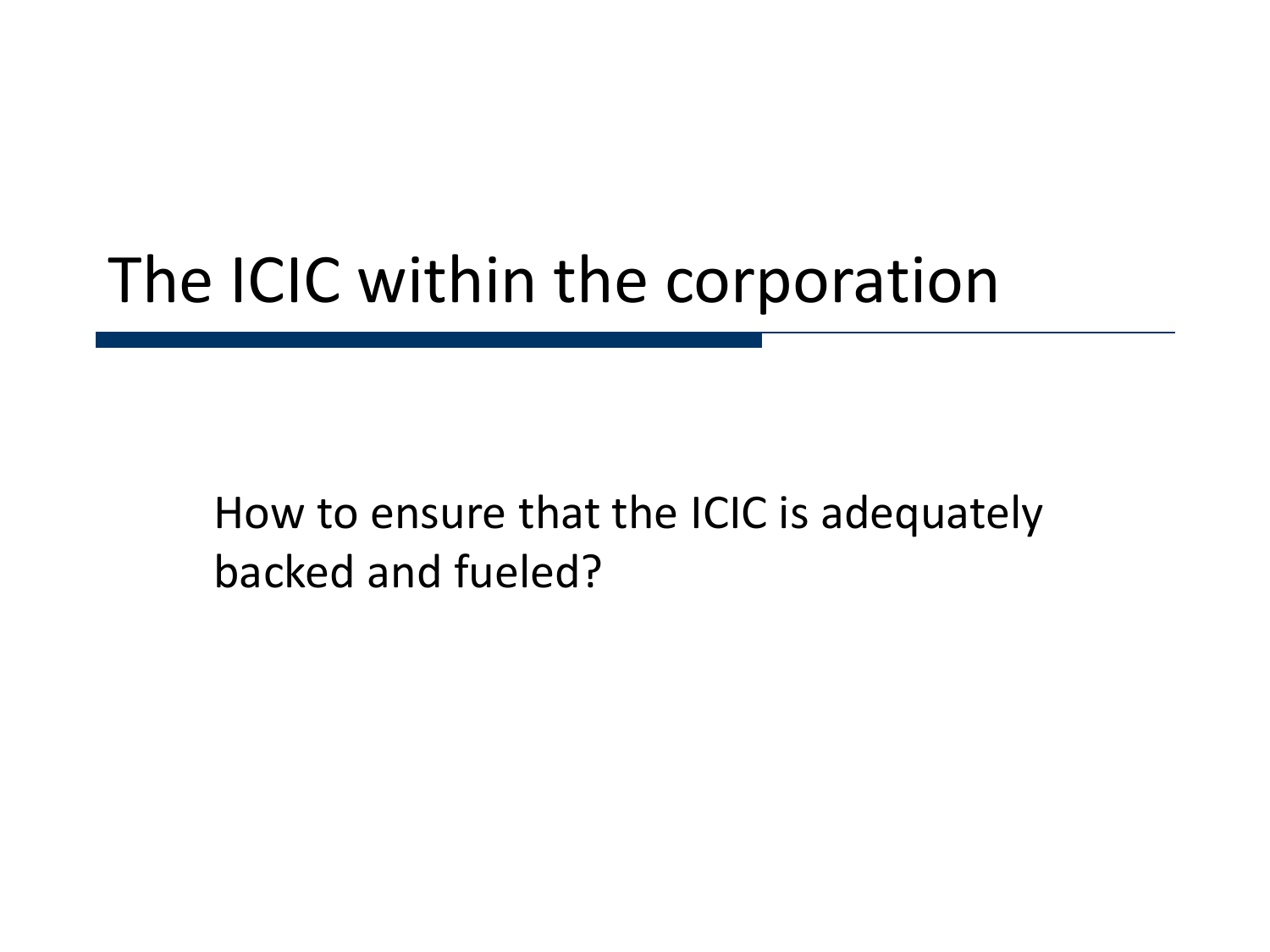## 1. Budgeting

- Ideal way of budgeting: take the cost centrally with no individual backcharging. This guards against missing information which is too expensive, however it is important to also guard against the view that information is free because the department does not pay directly for it  $\omega$  isn't this free on the internet").
- $\Box$  Prices of many information resources are based on the number of employees in a company so the budget could be set as a \$ figure for each "professional" employee - or each R&D employee if preferred.
- $\Box$  Another way of arriving at an information budget would be as a percentage of total spend, or total spend on R&D.
- General funding by all user groups is seen as being most effective.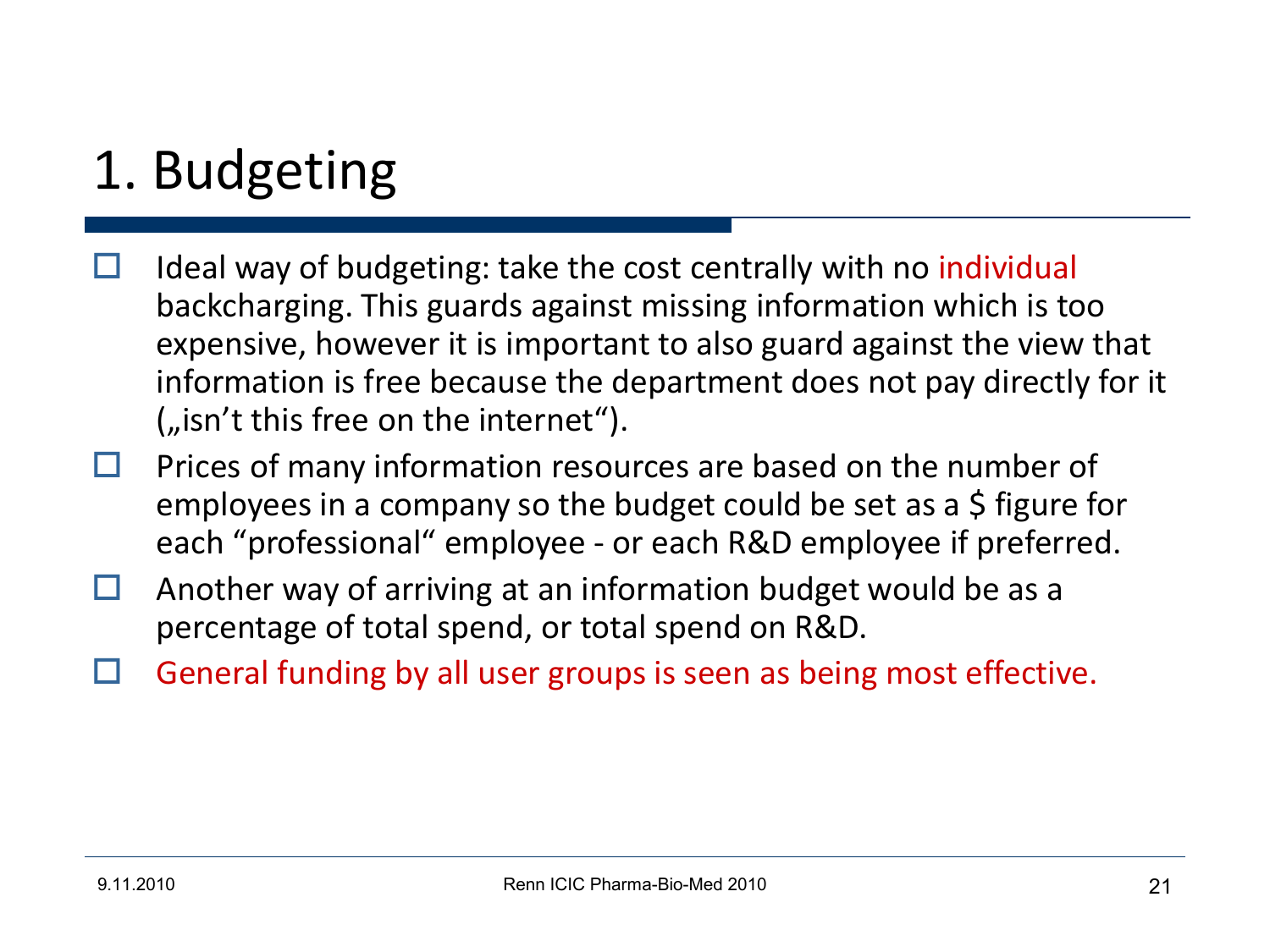## 2. Reporting line of the ICIC

- Disadvantage of reporting to any customer area when serving the whole company. For a fair prioritization of the budget it is better to report into a corporate function serving the whole company.
- Big disadvantage of reporting into IT is that as IT is used in delivering the services and both have "information" in their names, they are seen as doing the same job, so the information center is an IT activity.
- $\Box$  The ideal reporting would be at a high level reflecting the value of information in a research organization reporting to a board level chief information officer who understands all aspects of information management.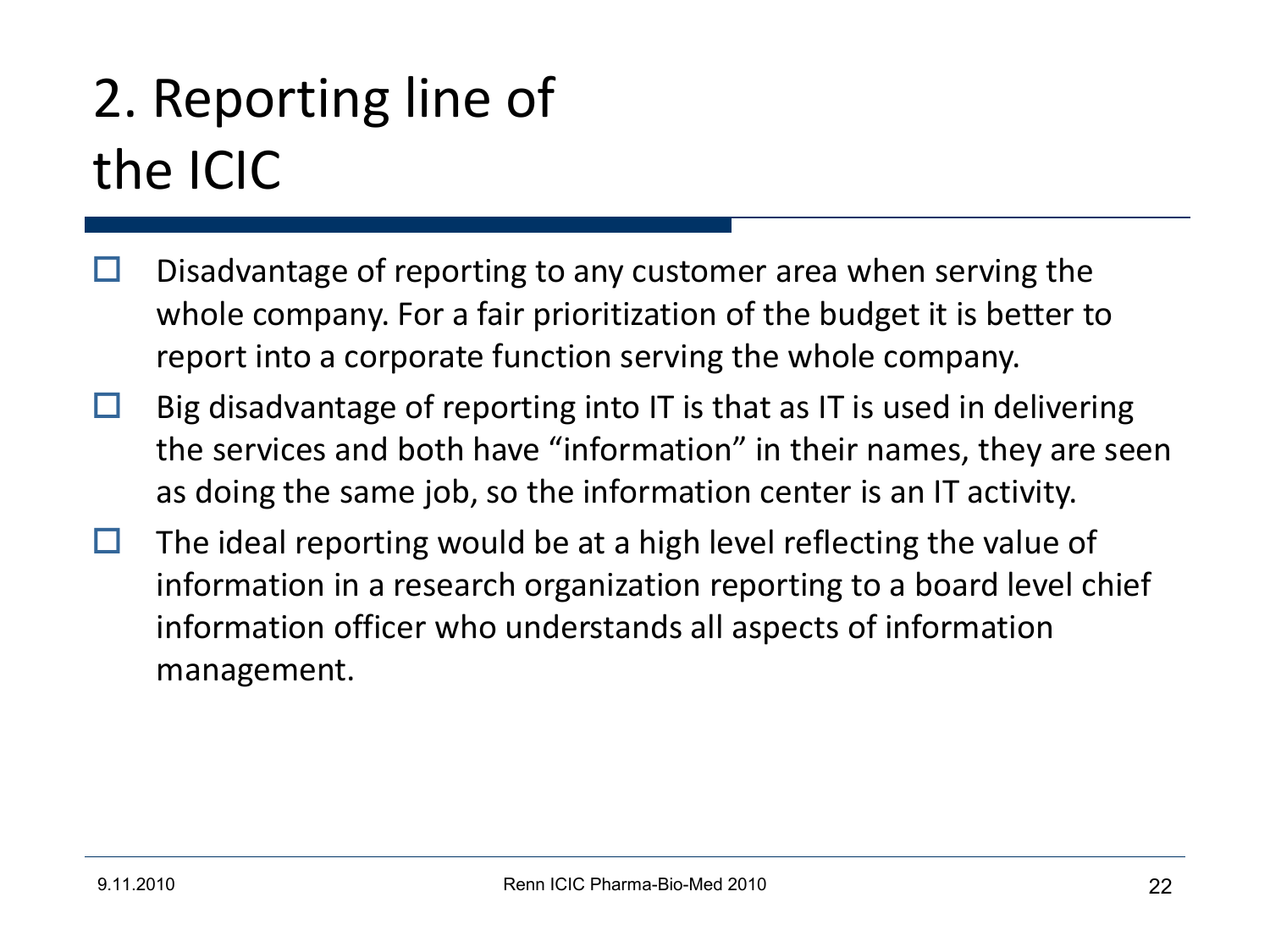## 3. Organizational model of the ICIC

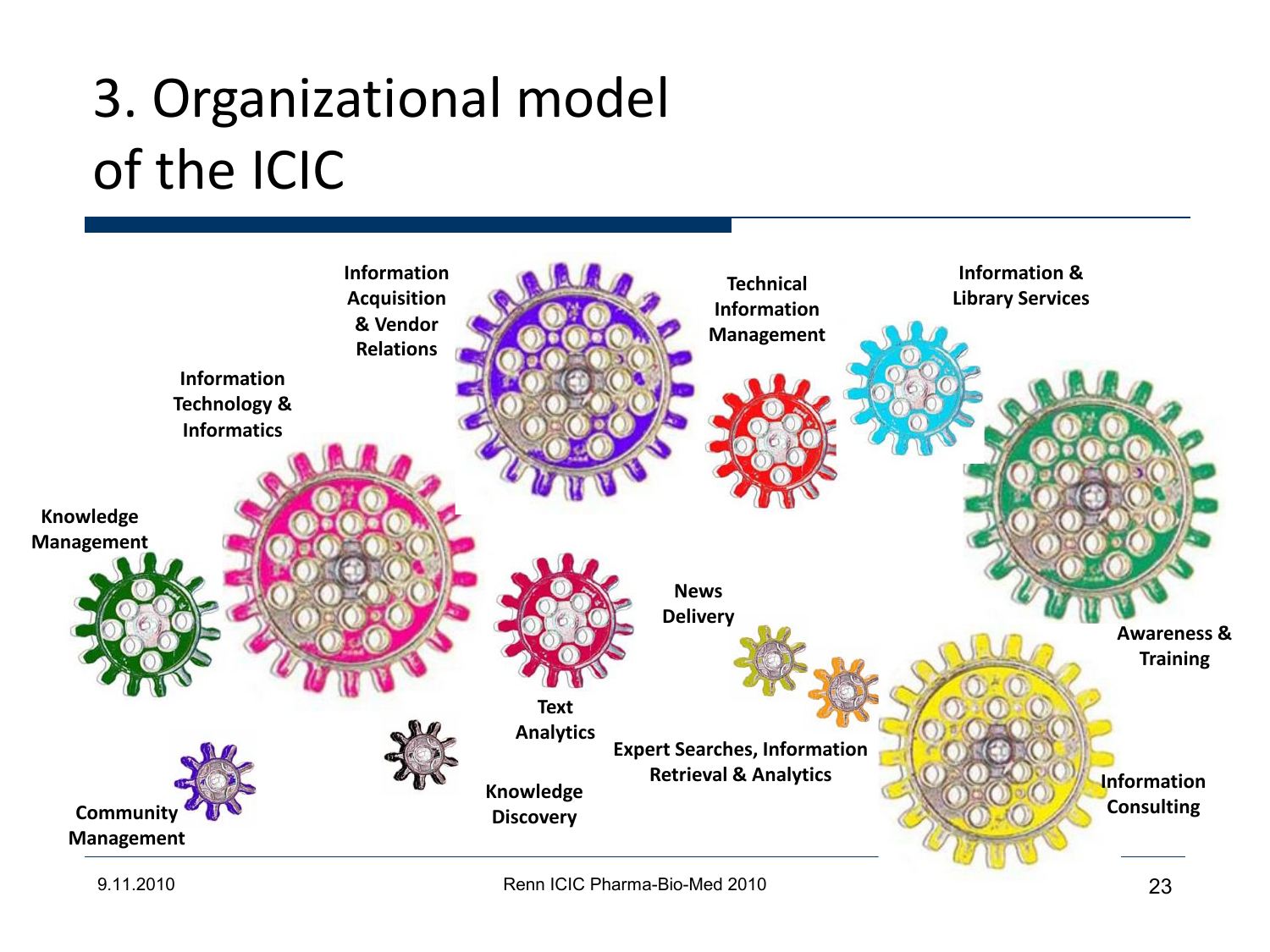## 3. Organizational model of the ICIC

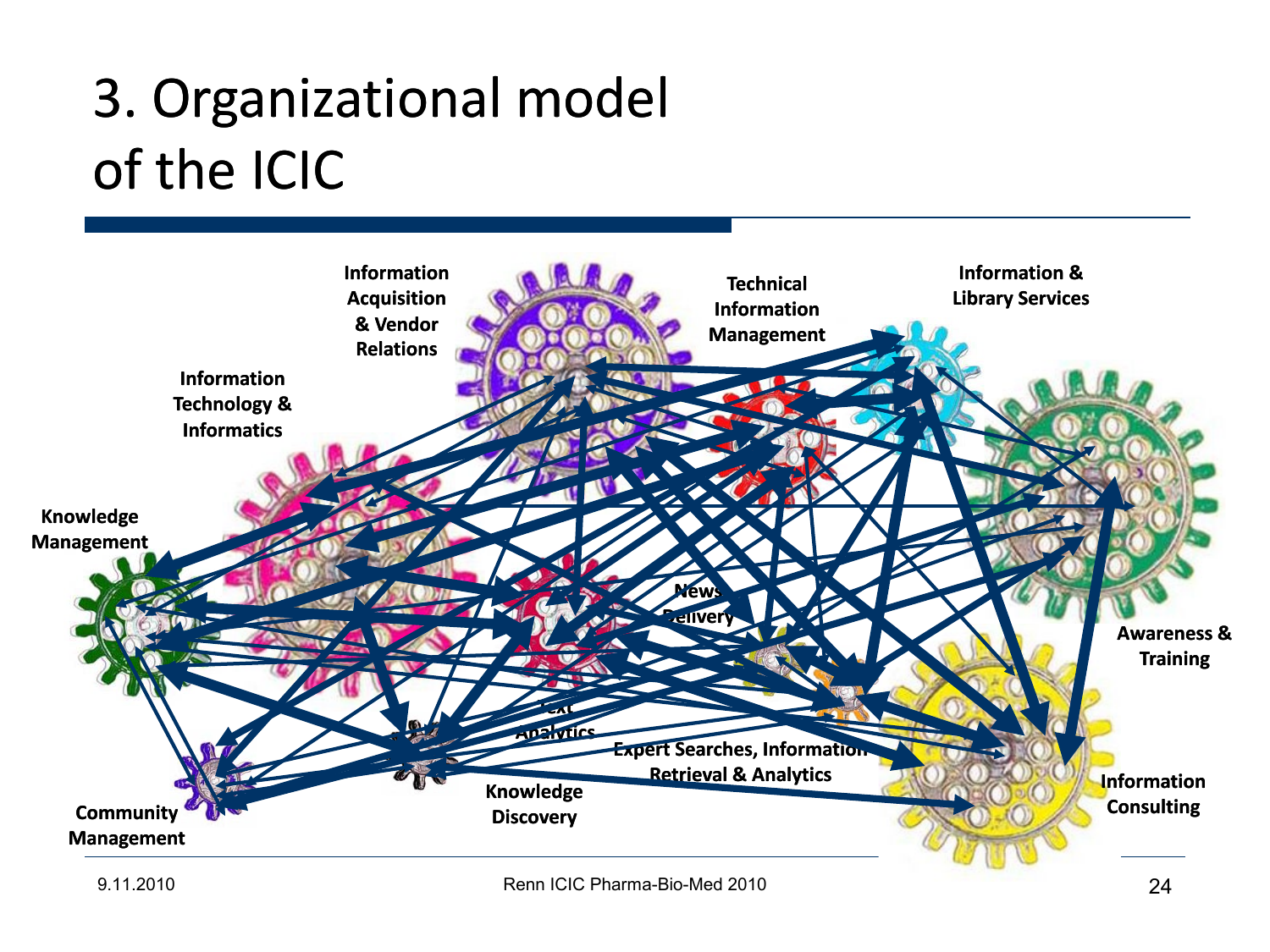## 3. Organizational model of the ICIC

- $\Box$  There are many ways to organize the twelve components into an ICIC should consist of, there are quite often strong dependencies and even overlaps between these functions.
- $\Box$  Thus, all twelve components should be combined in an organizational unit.
- $\Box$  Information science is one of the most emerging and changing profession, and the ICIC is thus far apart from managing business processes that stay over years.
- $\Box$  It would be clearly an advantage if the ICIC is having some sort of matrix structure. This would allow a flexible and agile organization and would speed up the (international) project work most of the ICIC's business is based on.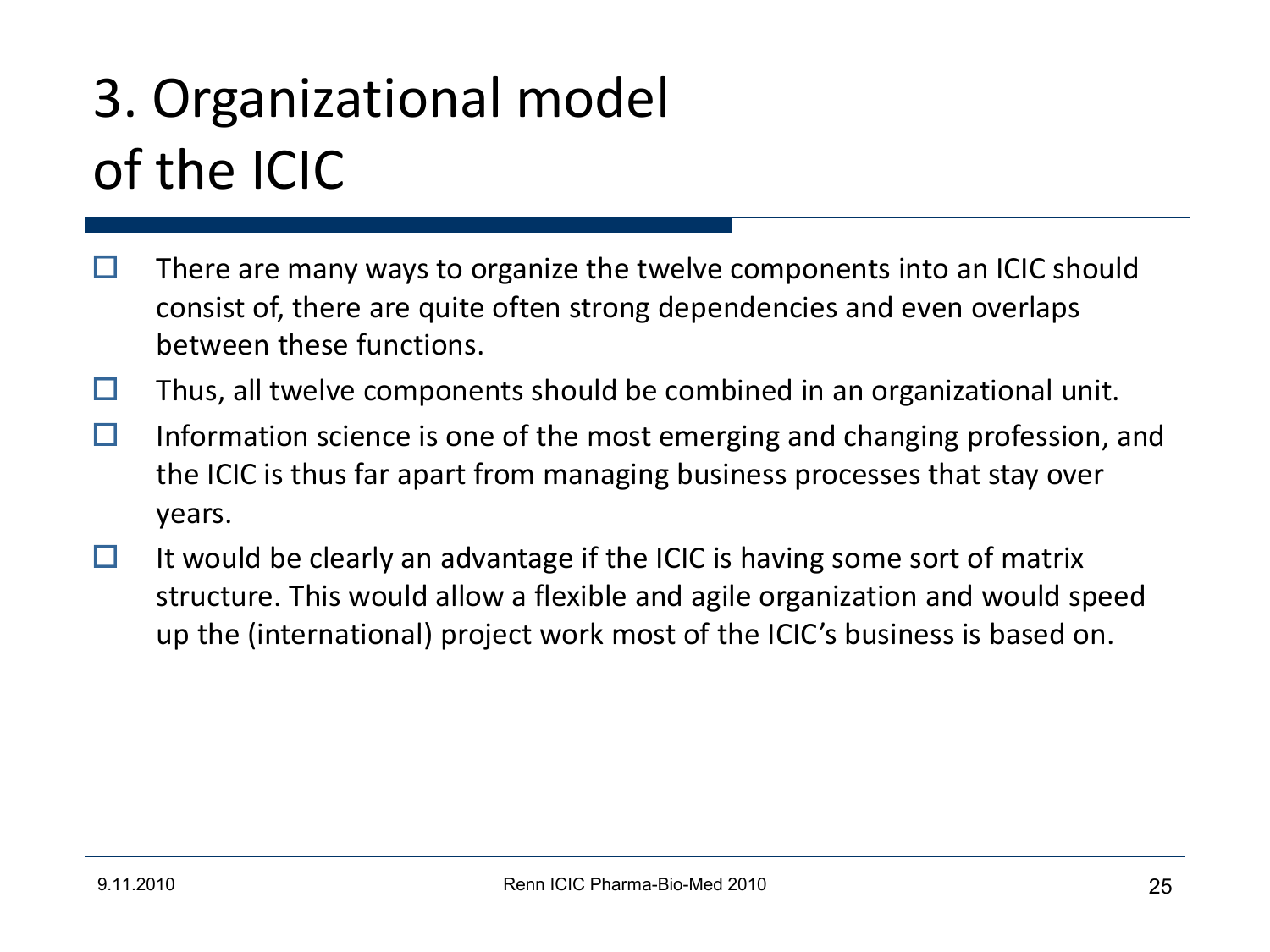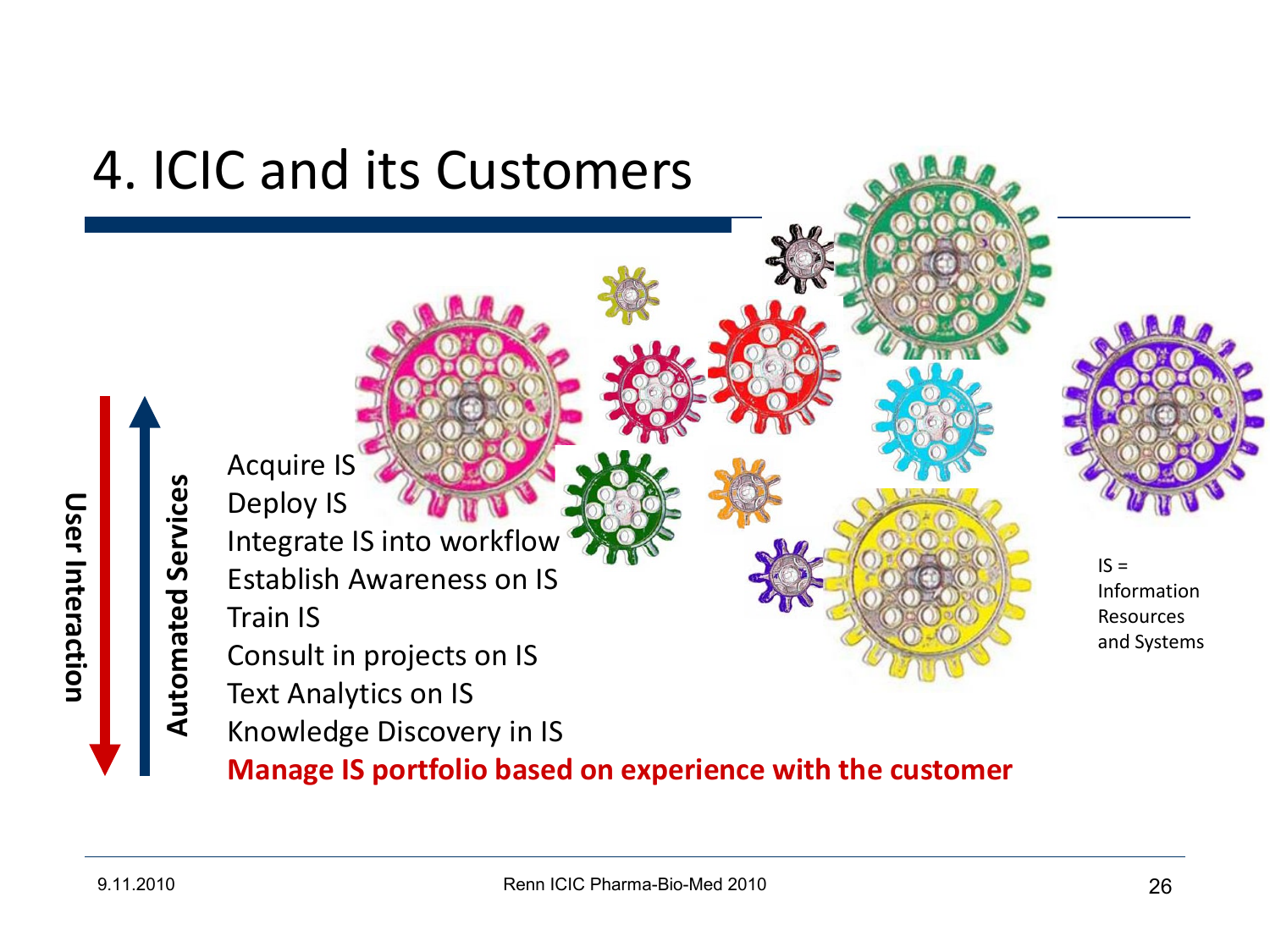## 5. Does an ICIC need a physical (library) space?

# No.

### Contents and services need to be integrated into the workflow of knowledge workers.

If there is a physical space, designed as a "knowledge center", the space could

- $\Box$  be an informal exchange place with users.
- $\Box$  provide a quiet working environment for employees visiting from other sites.
- $\Box$  have a training room.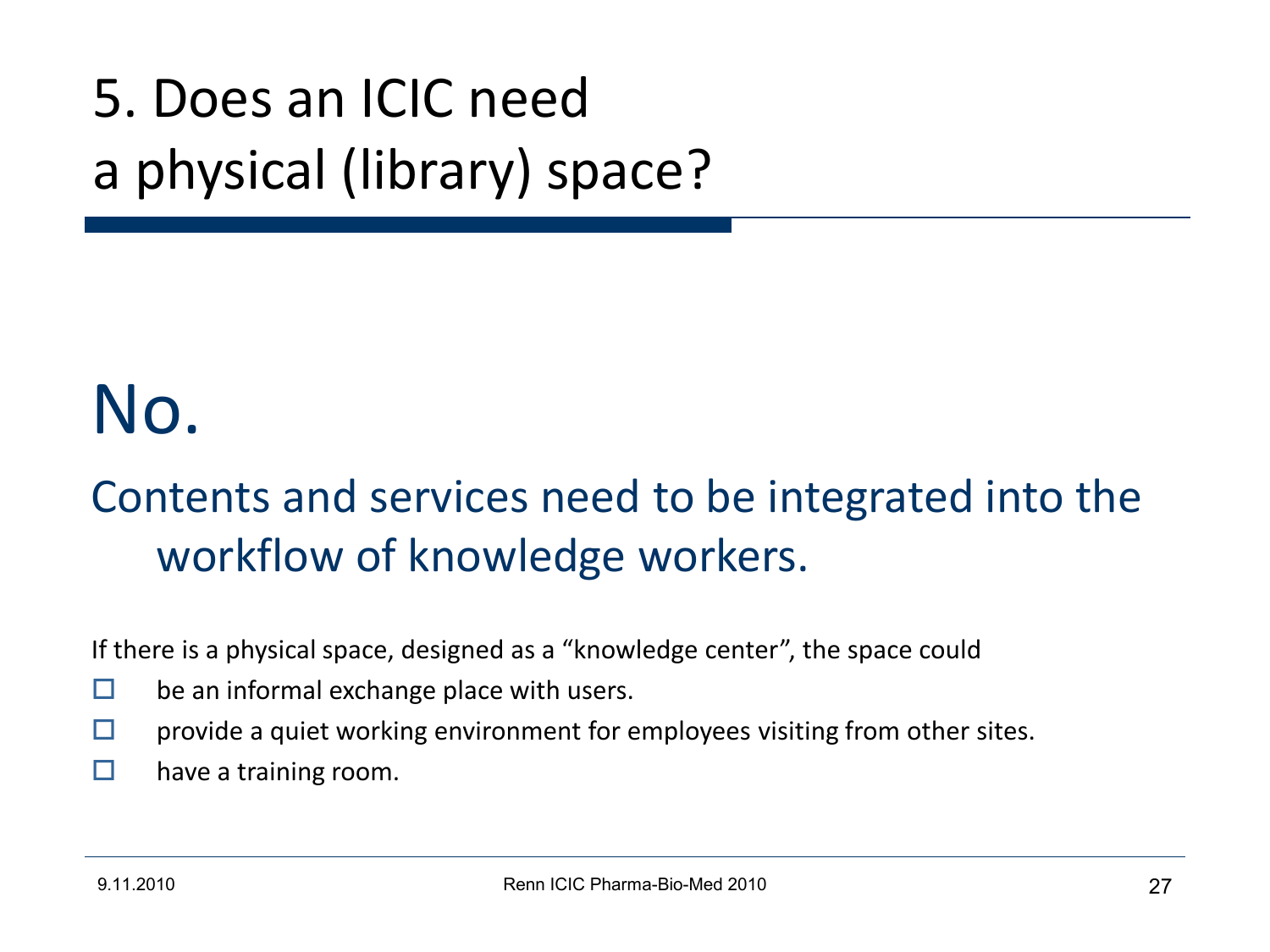### 6. Benefit of an ICIC

Harvard University Chemistry Professor Frank Westheimer's discovery: **"A month in the laboratory can often save an hour in the library"** - is even more true in this time of the electronic Knowledge Center.

The cost of not having access to information for a research-based company **can not be measured.**